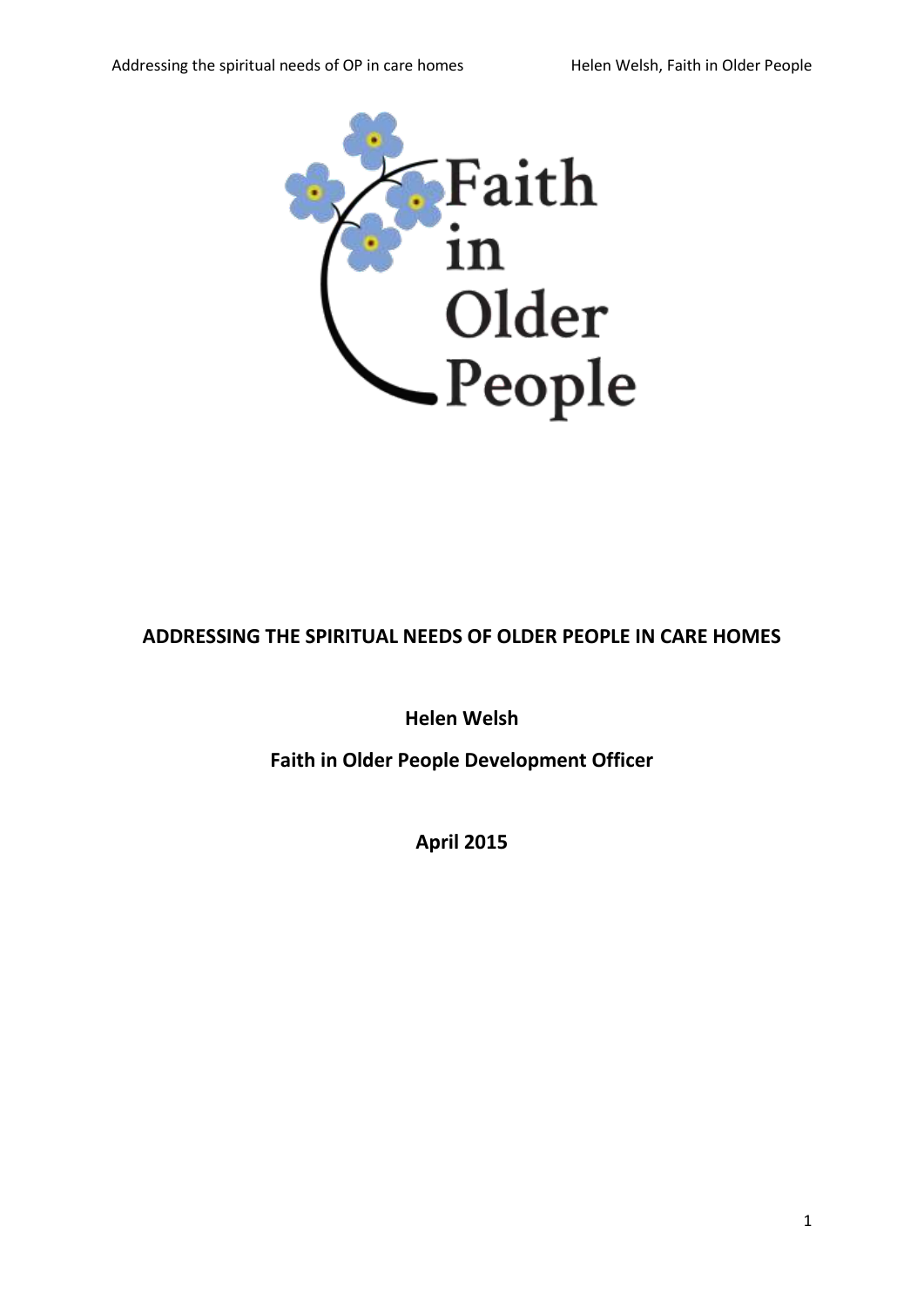#### **ABSTRACT**

The research question prompting this study is, 'what do care home staff members understand by the concept of spiritual care?'

In each of 5 care homes, 3 staff were interviewed which included the manager, a senior carer, and an activities co-ordinator. Koenig's 14 aspects of the spiritual needs of older people (1994) were used and staff members were asked to identify the aspects that they personally and professionally found most relevant. They were asked to rank the cards in order of importance according to their own experience, and to give examples of the cards they chose. Their rankings have been tabulated and scored to give an indication of the most frequently understood meanings of 'spiritual care'. The answers vary to some extent in terms of role, although some of Koenig's 14 aspects have not been chosen at all, and others are popular in all three of the roles explored. An attempt has been made to interpret these findings. While the sample size and the scope of the research makes it impossible to draw firm conclusions, there are nevertheless some surprising findings which would benefit from further exploration.

#### **INTRODUCTION AND BACKGROUND**

This short study was funded by a small grant from the Scottish Government, and carried out in November 2014 to March 2015.

The National Care Standards (currently under revision) specify that spiritual needs are to be identified and met, along with physical, social, emotional and cognitive needs. The current version of the care standards combines the concepts of 'spiritual' with 'religious' and 'cultural'. Faith in Older People [\(www.faithinolderpeople.org.uk\)](http://www.faithinolderpeople.org.uk/) defines 'spiritual need' as 'that which gives life meaning', and we feel this is an essential element of care that may not always be present in some homes. If every resident could continue enjoying 'that which gives life meaning' to them, one might consider that their closing years would be satisfying to them and a source of comfort to their families.

However, 'spiritual care' may be a nebulous concept, and care staff are much more familiar with the language of values – e.g. respect, dignity, choice – and of equality and antioppressive practice. In the dementia field, the concept of personhood (Kitwood) has also been important and since a high proportion of care home residents have dementia in some form and at varying stages, it is to be hoped that many staff are familiar with this concept.

I believe the concepts of dignity, rights, anti-oppression and especially personhood overlap with 'that which gives life meaning', and therefore it isn't surprising if care staff don't recognise the shades of meaning. Perhaps more significant is the extent to which the concept of spiritual need adds to these other concepts. This is a challenge for organisations like Faith in Older People – can we define the added extra we are offering by insisting on the value of spiritual care?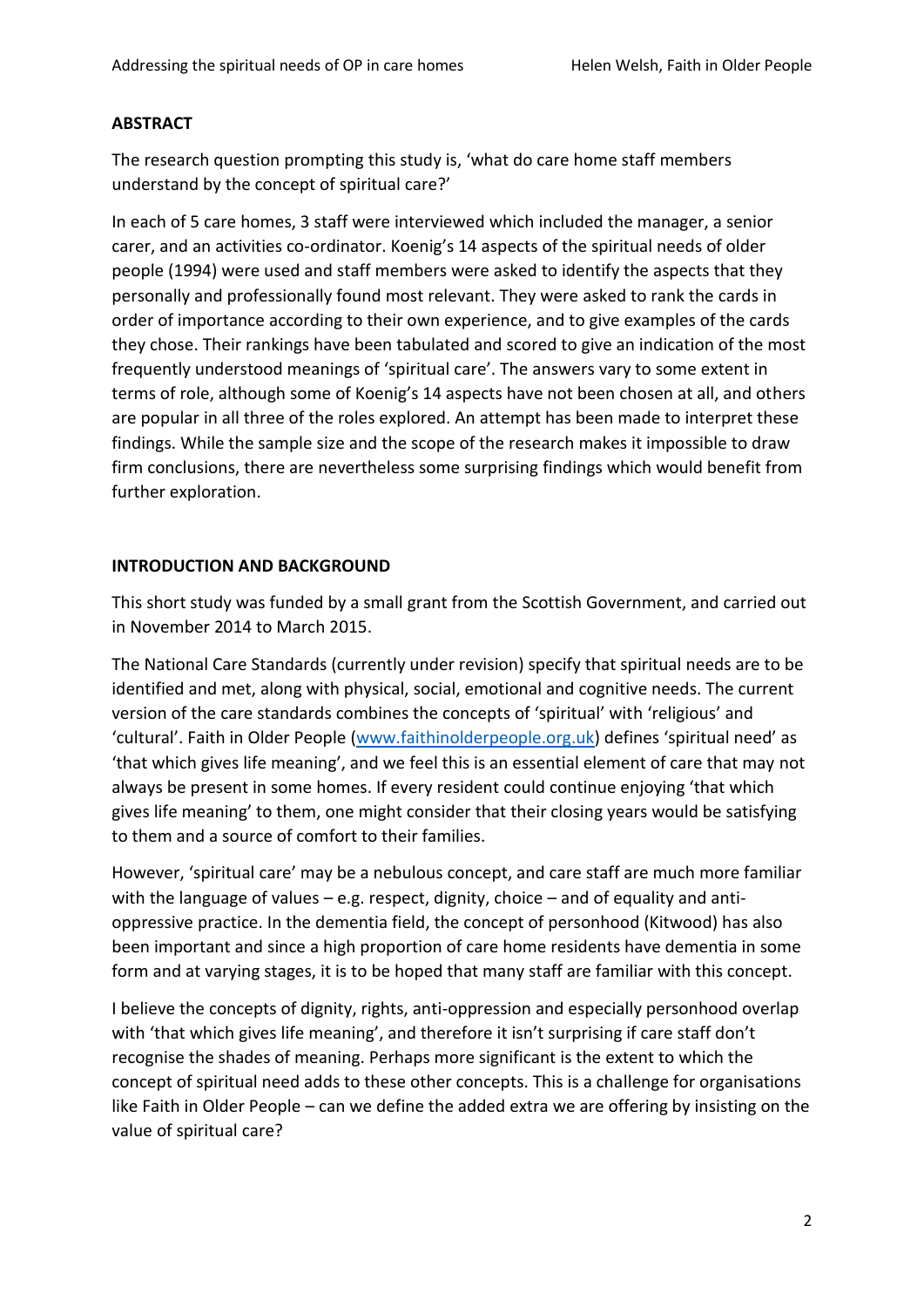To address the research question, we decided to carry out a small study, interviewing staff in six care homes. We used Koenig's model of 14 types of spiritual need present in older people, since this is based on a systematic review of studies of older people's spiritual needs. It incorporates both religious and wider spiritual values.

- 1. Need for support in dealing with loss
- 2. Need to transcend circumstances
- 3. Need to be forgiven and to forgive
- 4. Need to find meaning, purpose, and hope
- 5. Need to love and serve others
- 6. Need for unconditional love
- 7. Need to feel that God is on their side
- 8. Need to be thankful
- 9. Need to prepare for death and dying
- 10. Need for continuity
- 11. Need for validation and support of religious behaviours
- 12. Need to engage in religious behaviours
- 13. Need for personal dignity and sense of worthiness
- 14. Need to express anger and doubt

The choice of homes was influenced by our networks, and those we thought might be willing to give us time for this. Since our networks feature several faith groups' own homes, we were probably skewed towards homes that were organised on a faith basis. Unfortunately, one home had to drop out for practical reasons so the final sample included three homes which were founded by religious interests, and two which were independent

and secular. Of these, one was part of a large care home group and one was a stand-alone, family-run business. Not represented in this study is the local authority perspective. Accordingly, data from 15 interviews were available for analysis.

All the homes in this study were either already scoring 5s and 6s in their inspection reports, or were on a steadily improving curve having made significant management changes in recent years.

In each home in the study, I interviewed the manager, a senior carer who is involved in the assessment of need at the time of an older person's admission to a care home, and an Activities Co-ordinator.

After a couple of general introductory questions about the interviewee's role in spiritual care assessment, we explored the 14 aspects of spiritual need identified by Harold Koenig. I made cards up with a different need named on each one, and spread them out on a table between us for the participant to scan and select. They were invited to choose one card and discuss it; then a second, then a third. Then I offered them a blank card and asked what they would write on it in terms of their own experience of trying to meet the spiritual care needs of residents. Then I invited them to rank the cards in order, in terms of the most-to-least important or relevant, in terms of their own experience. And finally, I offered the chance of 'any further comments?' Each interview lasted about 45 minutes.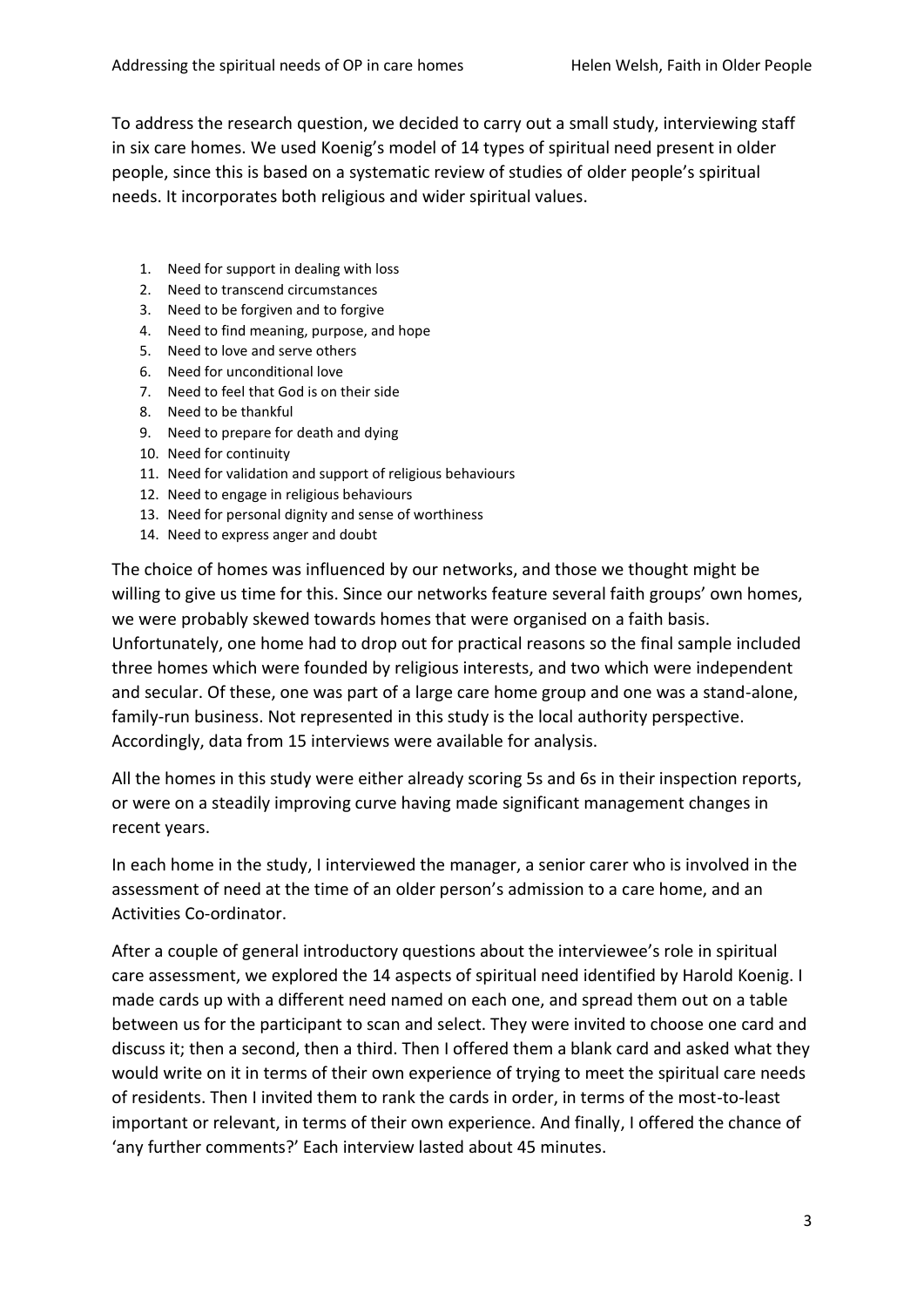I have devised a quasi-quantitative method of identifying themes by counting the number of times each card was selected as one of the interviewees' 'top three for discussion'. Also, by looking at the ranking of all 14 cards and ascribing top points for a first choice, descending to lowest points for a last choice, I have derived scores against each of the 14 cards.

Our expectation/hope was that this small study may identify some possible patterns of response which would justify a more thorough exploration.

### **FINDINGS**

These are explored in the same order as the questions in the interview schedule (see appendix).

Sec 1a - PRIORITIES AT TIME OF ADMISSION: All homes carry out a needs assessment when a new resident is admitted, and this assessment varies in shape and style from one home to the next. However, the aspects are derived from National Standards and all should cover spiritual need alongside other types of need.

For Managers, the emphasis was on pre-admission assessments and the gathering of information. Two mentioned finding out about religious practices. One had devised her own form which looked at 'maintaining personhood and relationships'.

Senior Carers were much more likely to mention religious preferences as significant at this stage. For two Senior Carers, religion was the only or main issue covered. Two out of five talked about the importance of getting a good life history. One talked about identity – 'keeping her who she is'. Two talked about finding out the resident's interests. Accordingly, at this early stage, it seems that Senior Carers are more likely to equate 'spiritual' needs with religious practices; but there is also evidence of a wider interpretation.

Activity Co-ordinators generally had less of a role at this stage – two out of five said they had no role at all, and one said 'sometimes'.

### Sec 1b - PRACTICES AS TIME PASSES

Managers (M): Care plans and their upkeep are mentioned by only one manager. Enabling continuity of religious preferences is mentioned by three out of five – and these are the three homes which were founded by faith groups. All five managers made reference to enabling enjoyment, connections with past life, identifying activities that were meaningful to residents in their earlier years – this would accord with our understanding of spiritual need as 'that which gives life meaning'. The managers of the two secular homes mentioned the role of family in this respect.

Senior Carers (SN): Two of the five Senior Carers answered this question in specifically religious terms, and a third answered mainly in religious terms. The other two talked about getting to know the person and 'what made them tick'. One talked about activities rather than care roles. Indeed, none of them spoke about the intimate time spent with residents in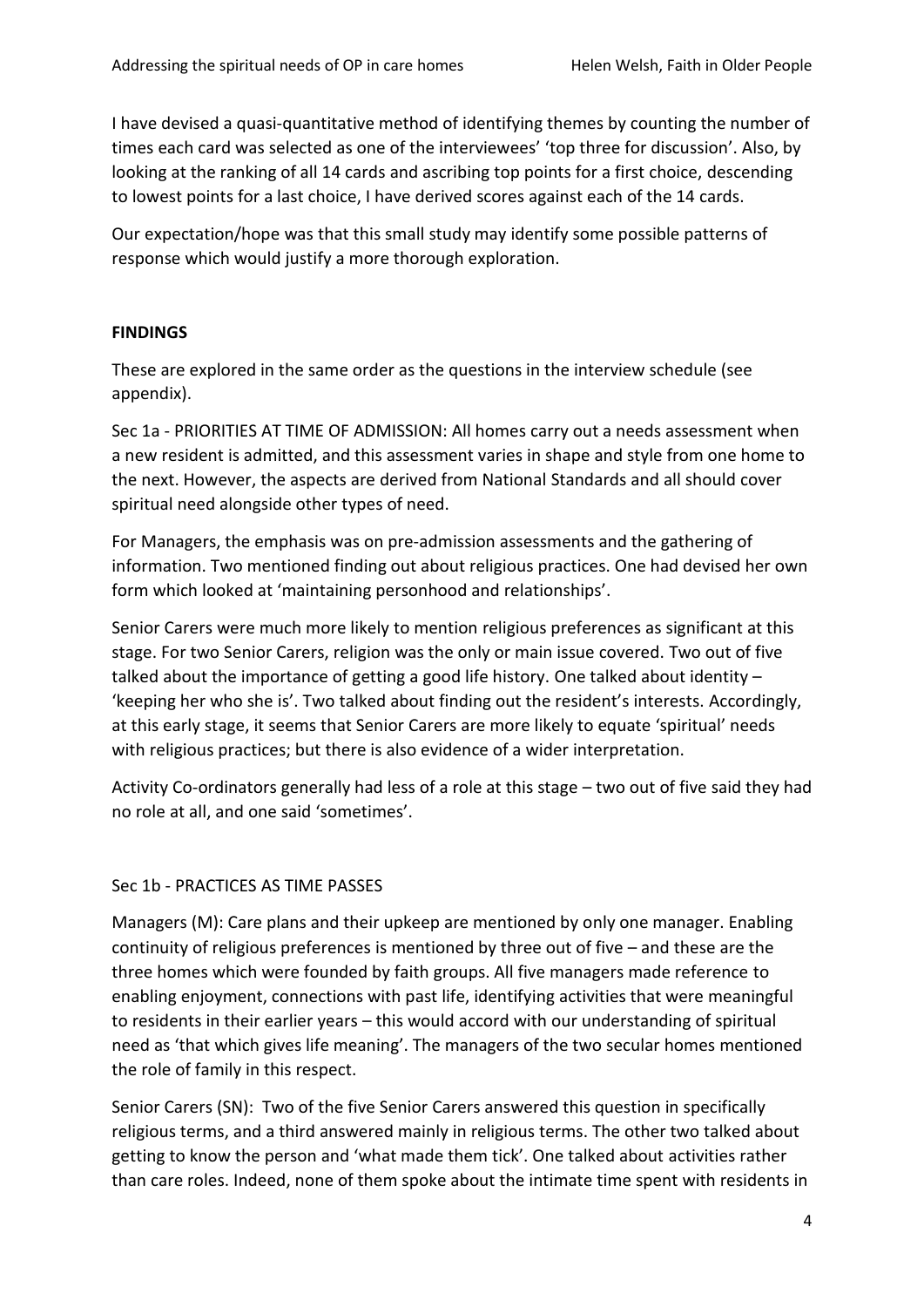a care role and the opportunities that might afford to get to know them better. It seemed that for these five Senior Carers, spirituality meant either religious practice, or activities – as opposed to a more reflective approach, having conversations during the quiet one-to-one times like bath time or preparing for bed.

Activity Co-ordinators (AC): Everyone in this group talked about being very busy, under a lot of pressure, having to take on sole or main responsibility for many things because in three cases, they worked alone without a peer group (one home had two ACs, job-sharing one post and in the final home there was a team of four). There was notable increased confidence in role in the home that had a team of four – though all five came over as committed, proactive, creative and skilled in both teamwork, and in facilitating engagement with residents.

All the ACs talked about trying to find activities that were meaningful to individuals – proactively seeking information about the things that were important to each individual. A wide range of activities was provided, but there was no sense of 'one size fits all' – each AC knew her residents and tried to ensure the right kinds of activities were provided for their needs. One home specifically mentioned physical activities – exercise every morning, and music and movement – as being beneficial.

Staying connected with the outside world was a recurring theme, and one AC specifically mentioned 'avoiding institutionalisation'. The value of festivals was important in orienting residents to time of year, and continuing traditions that would have been important to them throughout life. Reminiscence approaches were both formal and informal and in one of the faith-based homes reflected cultural issues – remembering earlier times in this country and surviving hard times. There was also 1:1 life story work. One AC mentioned keeping in touch with the events of the day, e.g. having discussions about the Scottish referendum. Most mentioned singing, and how the residents loved this. One AC talked about residents feeling uplifted – that for her was an indication of spiritual needs being met. She used a ball game to enable them to name emotions – and recognised that friendships were formed between residents, and that this was mood-enhancing.

None of the respondents, in any role, mentioned personal prayer life or devotions or meditation.

| Interviewee/role    | <b>Choice 1</b> | <b>Choice 2</b> | <b>Choice 3</b> |  |  |
|---------------------|-----------------|-----------------|-----------------|--|--|
| B1 AC               | 13              |                 |                 |  |  |
| <b>B2</b> manager   |                 | 3/5             |                 |  |  |
| <b>B3</b> sen nurse |                 |                 |                 |  |  |
| E1 manager          |                 |                 |                 |  |  |
| E2 head of care     |                 |                 |                 |  |  |
| E3 AC               | 13              |                 |                 |  |  |
| NB1 manager         |                 |                 |                 |  |  |

### **2: Cards chosen for discussion:**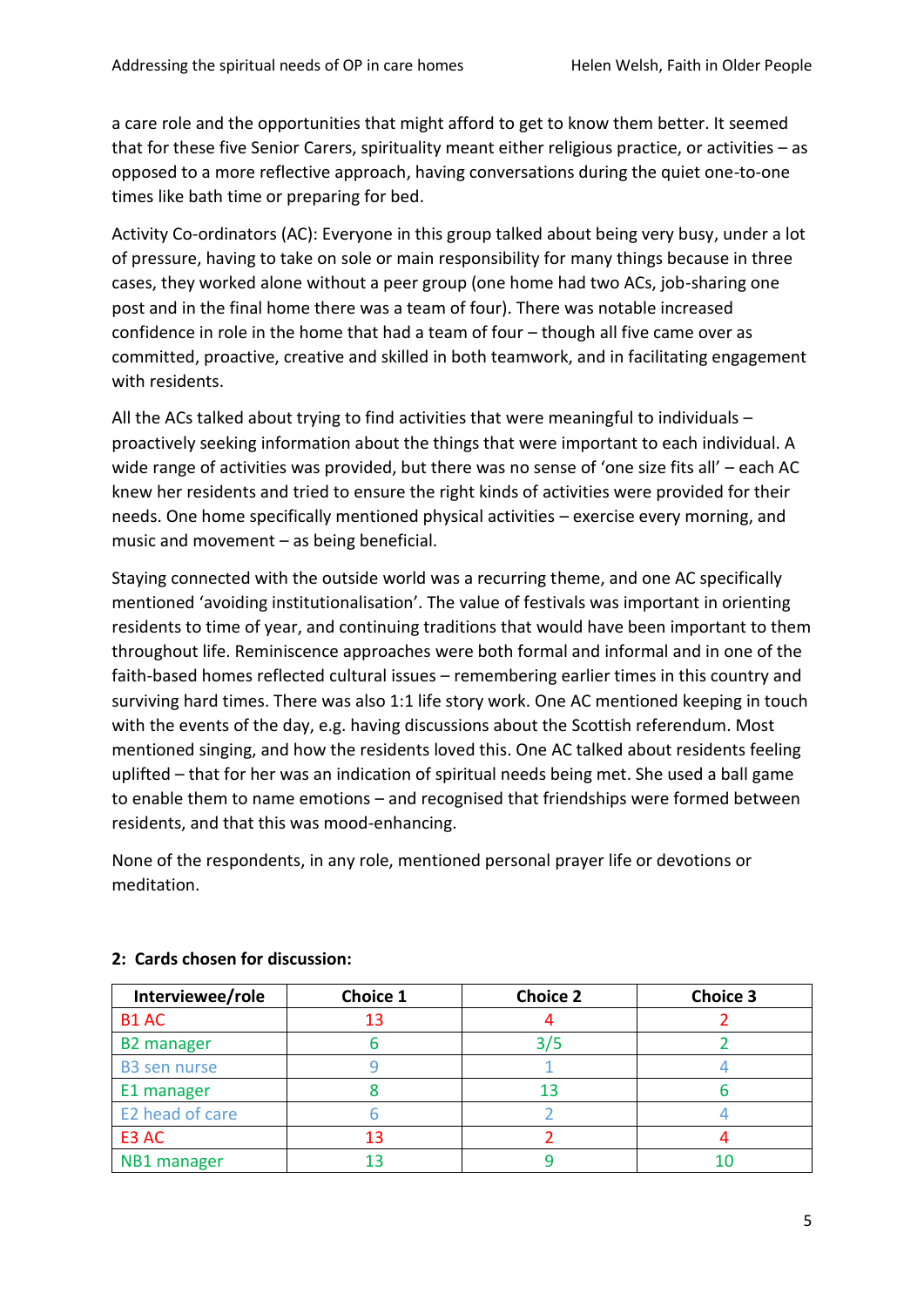| NB2 sen supp                 |    |    |  |
|------------------------------|----|----|--|
| worker                       |    |    |  |
| <b>NB3 AC</b>                | 10 | q  |  |
| <b>BH1</b> manager           | 13 | 10 |  |
| <b>BH2</b> activities co-ord |    | 13 |  |
| <b>BH3</b> sen carer         |    |    |  |
| O1 manager                   | 13 |    |  |
| O2 sen carer                 | 10 |    |  |
| O3 activities co-ord         |    |    |  |

It is difficult to know whether the specific order in which these cards were chosen is significant – however given that interviewees were given 3 opportunities to choose cards which they felt were meaningful to them, in their role, it is likely that those cards selected for discussion were much more significant than those not chosen.

Across the whole group of interviewees there were some popular cards:

- $7/15$  chose card 13 personal dignity and a sense of worthiness
- 6/15 chose card 2 rising above circumstances (and several them applied this to themselves rather than the residents – acknowledging the difficulties and challenges of the job)
- $\bullet$  5/15 chose card 10 continuity (some discussed this in the context of the care home itself, ensuring predictable and reliable routines etc.; some discussed it in terms of the transition between their own home and the care home. This latter was less readily recognised than I expected however in discussion it became clear that in most cases, residents had spent time in hospital before coming into the home).
- 5/15 chose card 9 preparing for death and dying (whereas in the later prioritising exercise, this card was chosen the least of all)
- $\bullet$  5/15 chose card 4 to find meaning, purpose and hope

Grouping interviewees by role, different priorities emerge:

- Card 13 personal dignity and a sense of worthiness was chosen by 7/10 managers (M) and activity co-ordinators (AC), but not at all by senior carers (SC).
- Card  $10$  continuity was chosen by  $5/10$  M and SC, but by only 1 AC
- Card 4 to find meaning, purpose and hope was chosen by 5/10 AC and SC, but not at all by M
- Card 9 preparing for death and dying was chosen by 5/10 M and SC but only once by AC
- Only M were concerned about card 6 (2/5) unconditional love
- The main interest in card  $2 -$  rising above circumstances was with AC (4/5) and again, in some cases this was a reflection on their own need as ACs to rise above circumstances in order to do their job.

While remembering that this is a small sample, this would indicate the concerns of the different roles of care home staff as follows: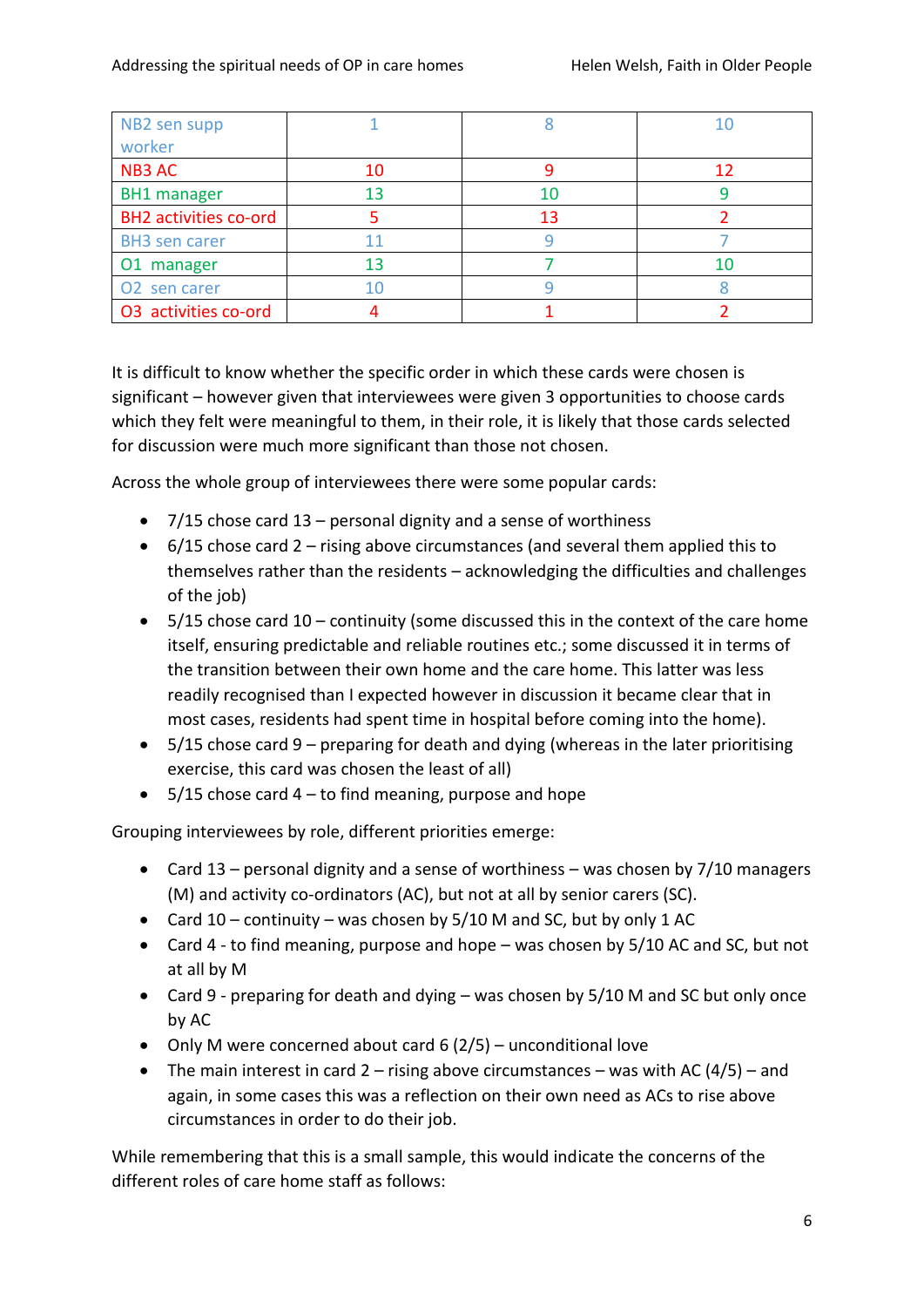| <b>Managers</b>              | <b>Senior Carers</b>     | <b>Activity Co-ordinators</b> |
|------------------------------|--------------------------|-------------------------------|
| Personal dignity and a sense | Continuity               | Personal dignity and a sense  |
| of worthiness                | To find meaning, purpose | of worthiness                 |
| Continuity                   | and hope                 | To find meaning, purpose      |
| Preparing for death and      | Preparing for death and  | and hope                      |
| dying                        | dying                    | Rising above circumstances    |
| Unconditional love           |                          |                               |

Differentiating between 'religion' and 'spirituality':

- Only 3 of the 15 interviewees chose cards which are overtly religious (7, 11 and 12)
- 2/15 chose card 7 feeling that God is on their side and one (M) applied this to herself

Cards not chosen at all for discussion:

- Card 3 to forgive and be forgiven
- Card 14 expression of anger and doubt

Sec 3 Order of priority of all cards, ascribing 14 points to first choice, 12 to 2<sup>nd</sup> etc all the way down to 1 point for 14<sup>th</sup> choice

|                 | 1 <sup>st</sup> | 2 <sub>nd</sub> | 3 <sup>rd</sup> | 4 <sup>th</sup> | 5 <sup>th</sup> | 6 <sup>th</sup> | 7 <sup>th</sup> | 8 <sup>th</sup> | gth            | 10 <sup>th</sup> | 11 <sup>th</sup> | 12 <sup>th</sup> | 13 <sup>th</sup> | 14 <sup>th</sup> |
|-----------------|-----------------|-----------------|-----------------|-----------------|-----------------|-----------------|-----------------|-----------------|----------------|------------------|------------------|------------------|------------------|------------------|
| <b>B1</b>       | 13              | 4               | $\overline{2}$  | 6               | 5               | 8               | 14              | 1               | 10             | 11               | 12               | 7                | 3                | 9                |
| <b>B2</b>       | 5               | 6               | 13              | 10              | 3               | 4               | $\overline{2}$  | 8               | 11             | 7                | 12               | 14               | 9                | 1                |
| B <sub>3</sub>  | 10              | 4               | $\overline{2}$  | 12              | 13              | 8               | 6               | $\overline{7}$  | 14             | 3                | 1                | 5                | 11               | 9                |
| E1              | 6               | 4               | 13              | 5               | 10              | 7               | 11              | 12              | $\overline{2}$ | 8                | 3                | 14               | 9                | $\mathbf{1}$     |
| E <sub>2</sub>  | 4               | 6               | 8               | 3               | 13              | 1               | $\overline{2}$  | 10              | 11             | 12               | 9                | 7                | 5                | 14               |
| E3              | 6               | 13              | 10              | 4               | $\overline{2}$  | 5               | 14              | 3               | 1              | 9                | 7                | 12               | 8                | 11               |
| NB1             | $\overline{2}$  | 13              | 10              | 4               | 14              | 12              | 9               | 11              | 1              | 8                | 7                | 3                | 5                | 6                |
| NB <sub>2</sub> | 13              | 10              | $\overline{2}$  | 1               | 12              | 4               | 3               | 11              | 7              | 6                | 5                | 14               | 8                | 9                |
| NB <sub>3</sub> | 4               | 10              | 1               | 13              | 6               | 5               | 11              | 12              | 7              | 9                | 3                | 14               | $\overline{2}$   | 8                |
| BH1             | 13              | 4               | 6               | 10              | 8               | 3               | 7               | 5               | $\overline{2}$ | 14               | 9                | $\mathbf{1}$     | 11               | 12               |
| BH <sub>2</sub> | 5               | 13              | $\overline{2}$  | 3               | 8               | 6               | 11              | 12              | 14             | 1                | 9                | 4                | 7                | 10               |
| BH <sub>3</sub> | 13              | 4               | 10              | 11              | 5               | 14              | 3               | 12              | 9              | 1                | $6\,$            | $\overline{2}$   | 7                | 8                |
| 01              | 10              | 13              | 14              | $\mathbf{1}$    | 6               | 11              | 4               | 12              | $\overline{2}$ | 7                | 9                | 3                | 8                | 5                |
| O <sub>2</sub>  | 10              | 13              | 14              | 3               | 4               | $\overline{2}$  | 7               | 12              | 11             | 5                | 6                | 9                | $\mathbf 1$      | 8                |
| O <sub>3</sub>  | 13              | 4               | 11              | 1               | 5               | 6               | 8               | 3               | $\overline{2}$ | 10               | 14               | 12               | 7                | 9                |
| <b>Position</b> | 14              | 13              | 12              | 11              | 10              | 9               | 8               | 7               | 6              | 5                | 4                | 3                | $\overline{2}$   | $\mathbf{1}$     |
| points          |                 |                 |                 |                 |                 |                 |                 |                 |                |                  |                  |                  |                  |                  |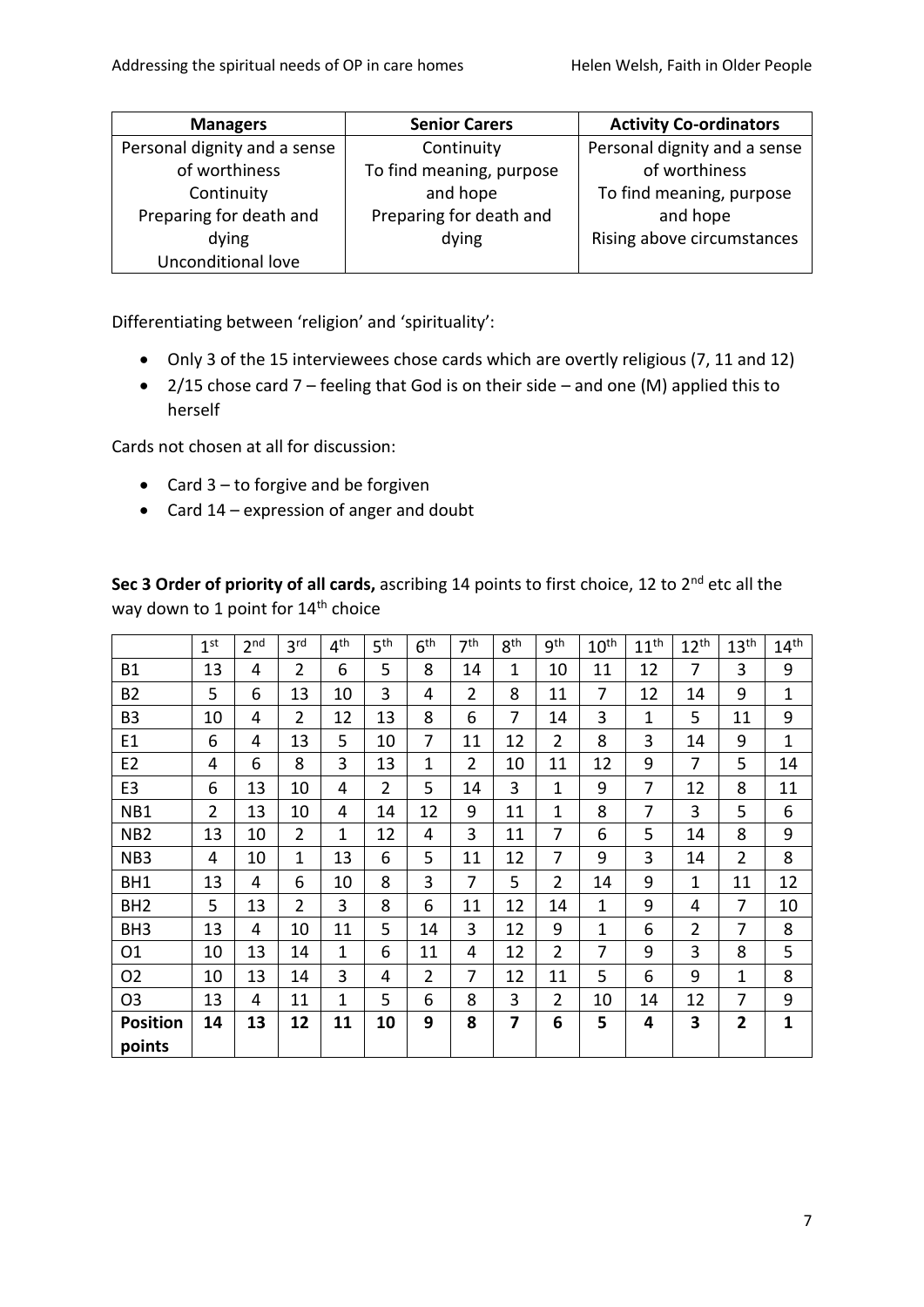This results in the following scores:



The bottom ranking of Card 9 'Preparing for death and dying' is one of the most surprising results here. At the early stage of the interviews, when interviewees were being asked to identify the first three cards which made immediate sense to them, Card 9 was chosen by a third interviewees and yet by the end of the interview, this aspect of spiritual care has dropped to bottom place. This requires further examination, given that all staff members in care homes live with the daily inevitability that the people they are working with/for will die in the relatively near future.

In one of the early interviews, a manager told me about a resident who was depressed about having come to the care home and had said, 'I'm just here to die'. The member of staff had said to them, 'Not at all! You have come here to *live*.' Maybe there is a parallel here with the medical profession, where doctors want to save lives and see death, or giving in to the inevitability of death, as a failure. There is no escaping it – but maybe staff members try to.

It must be challenging for care workers, especially those who are in their first year or two of care work, to have the people they care for die, on a regular basis and as a matter of course. Possibly more so for carers who are themselves quite young and may have little personal experience of loss and grief. How are they to cope with this? One possibility is that they adopt the defensive practices identified in 1975 by Isabel Menzies Lyth, withdrawing from emotional relationships with their residents so as not to be too hurt by the inevitability of death. In Menzies Lyth's original paper, this way of coping with anxiety was associated with

8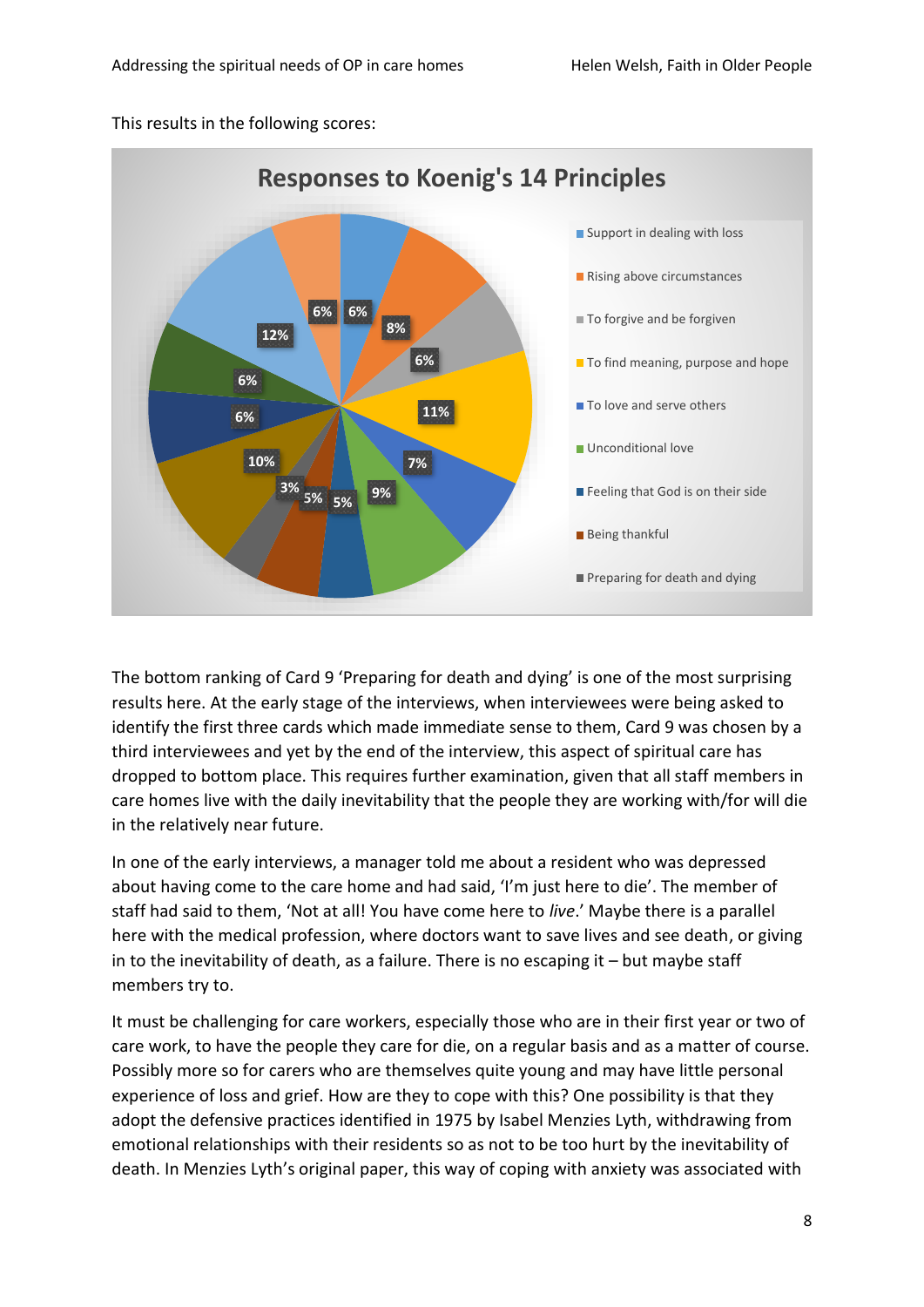depersonalisation of patients. In the care home environment, with death around the corner for all the residents, it is surely essential that staff members are able/enabled to enter supportive relationships with them which do not balk at the coming separation through death. But it's a tall order.

Hockley (2014) points out that the care home sector is much bigger than the NHS, resulting in 20% of UK deaths now occurring in care homes, compared with 5% in hospices. In many cases, dying residents are transferred to hospital to die and palliative care practices vary considerably in care homes. This may mean that the actual death experience is not shared by other residents or staff. Improvement in palliative care practices is currently, and correctly, a focus of the Care Inspectorate and the needs of staff in dealing with this must be recognised.

Similarly, card no 1 (support in dealing with loss) is lower than I would have expected, given that many interviewees mentioned losses sustained in the homes by various residents.

Sometimes in the interviews, staff would veer away from the residents' spiritual needs, and identify the card they had chosen as relating to themselves. This supports conclusions made in a previous study (Welsh, Whittick and Mowat, 2006) that unless staff are aware of their own spiritual needs, they will be unable to identify and meet those of their residents.

The ranking of cards 12 and 14 (engagement in/validation and support of religious behaviours, both below the middle line) is surprising, given that in many of the interviews, a lot was said about making sure that those with religious affiliations were enabled to participate in worship.

The top ranking of card 13 – personal dignity and a sense of worthiness – supports my starting point, that care staff members equate spiritual need with the language of dignity, respect and choice.

The second ranking of card 4, finding meaning, purpose and hope, is reassuring in that my organisation's definition of spiritual need (that which gives life meaning) appears to be validated by this small sample of care home staff.

**4 Nominations for 'wild card':** Interviewees were invited, towards the end of the interview but before their final ranking of the 14 cards, to give a meaning for 'spiritual care'. These meanings are listed below:

- Being accepting of people as they are NOW I haven't known them in the past and although that's interesting, we have to live with/honour the 'here and now'*.*
- Hope
- Acceptance of being what they are now
- Tolerance of people's behaviours and diverse views
- To find time getting to know the person, and what's important to them
- Maintaining links with the family (it's difficult for us to do this)
- Compassion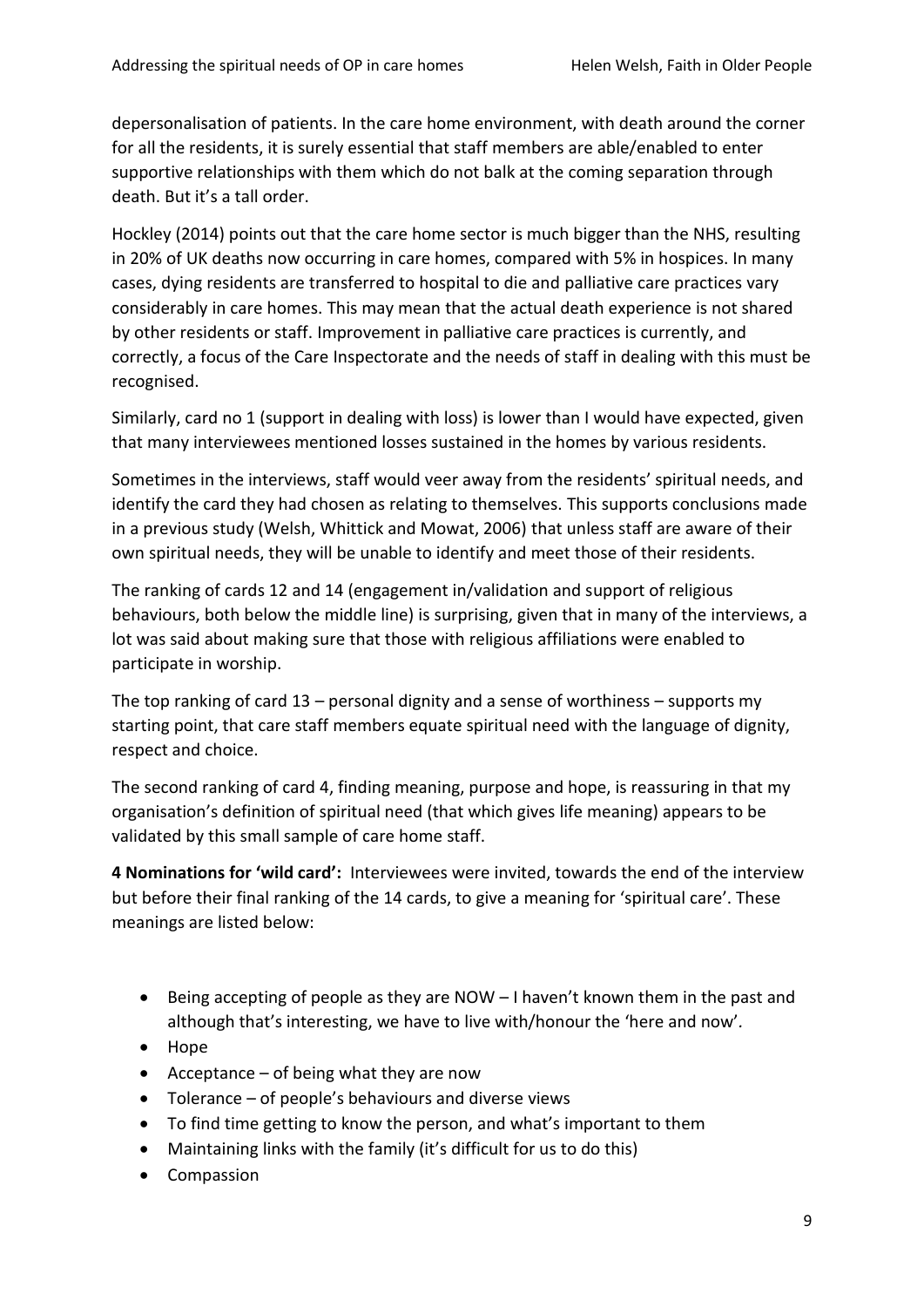- Understanding and knowledge
- FAMILY
- 'Grabbing every moment'
- [No specific title given but the interviewee goes on to ponder the meaning of spirituality]
- [Chooses another card instead]: Unconditional love (card 6)
- (For residents) to feel I'm still making my own decisions, and that these are respected.
- For the person to remain who they are for as long as possible
- Facilitating something they really loved doing in the past  $-$  even 1:1.

Acceptance and tolerance come over as strong themes here, with compassionate responses very explicit. These definitions speak very clearly of vocation and the staff's personal and professional identification with the cause of good care. Some people also recognise the importance of working well with family members.

EXAMPLES GIVEN OF NON-RELIGIOUS SPIRITUALITY:

- One lady, R, loves the trees and loves to see and hear the rain. We make sure she gets to sit by the window when the rain is battering down as she loves it so much. (B2)
- On a Friday, there's a group of men who always go to the pub they call it their 'payday pint' – it harks back to when they were working and always on a Friday went to the pub on their way home from work. They love it. Last week it was too windy to go out, so the Activities staff went out and bought some beers in, and they sat in the corner of the sitting room playing cards. It was better than missing the routine altogether
- And we've got a gardening club, and we celebrate things one of the Activities staff took photos of the men with the giant carrots they'd grown! It's a bit of a laugh.
- We had an old man who'd been a keen bowler, so we arranged for him to go and watch the bowling at the bowling club up the road, have a pint of lager – he loved it. And we had a lady who had loved ice-skating – we took her to see the 'show on ice' when it came to the Alhambra. And another lady who loved hockey – we took her to see the Fife Flyers in Kirkcaldy – maybe a bit rough compared to what she was used to! But she still loved it.

EXAMPLES GIVEN OF RELIGIOUS SUPPORT: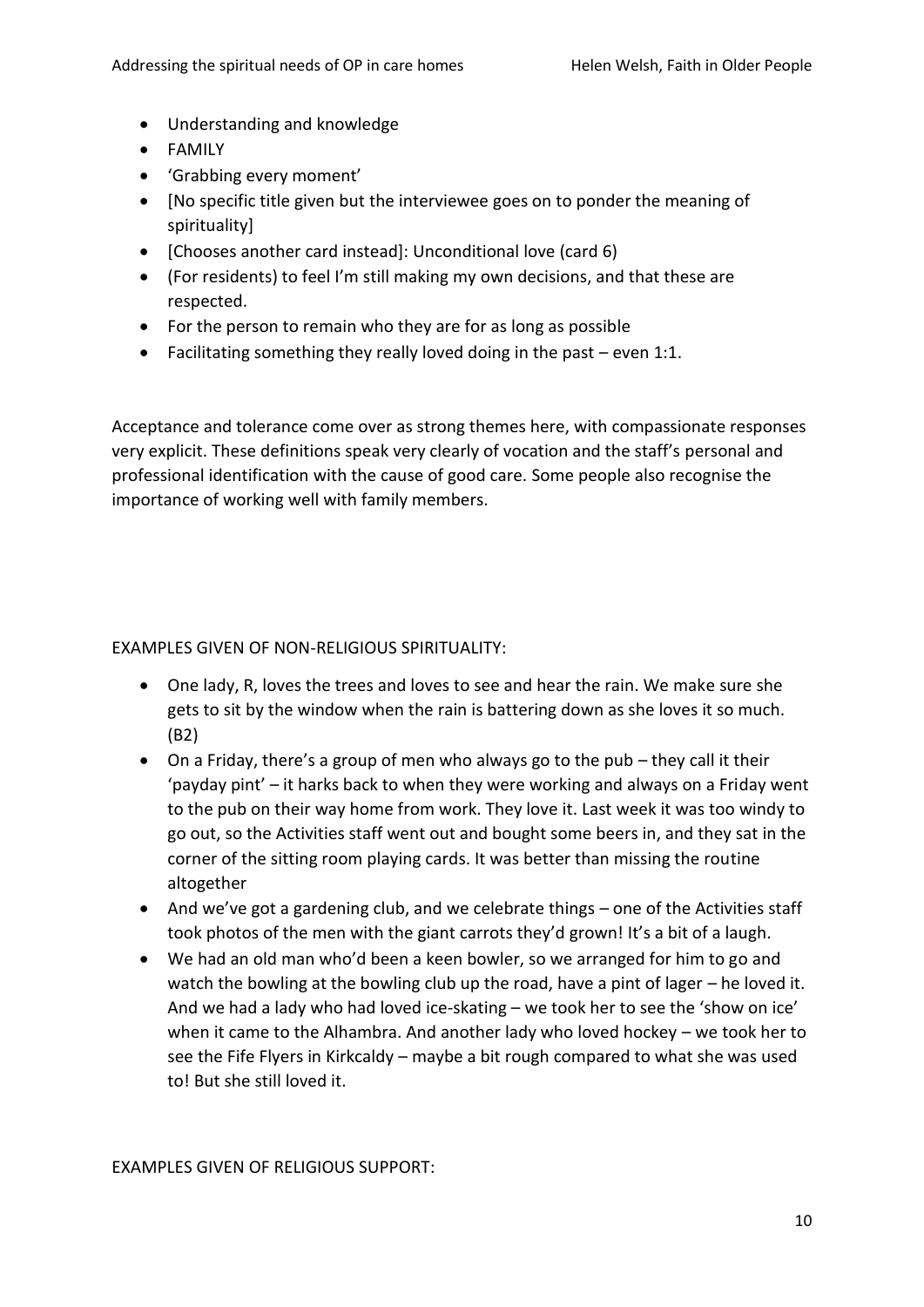The role of the local church in supporting residents who used to be members of their congregation is of interest to FiOP and we often have requests from pastoral visitors for support in visiting care homes. The staff I spoke to seemed to see this as a matter of course but there may be scope for looking at this as a good practice matter.

Two of the homes had their own chaplain and this role seemed to be valuable to both the residents and the staff. One manager told me about a new 'workplace chaplaincy' system that is developing, and felt this would be valuable for staff. I wonder whether this might be worth a closer look, in the light of the possible anxieties and avoidance of issues of death and dying.

## QUOTES RE MANAGER ROLE:

• Prior to admission – it's usually me that does it (I'm like Jesus! Nobody gets in here except past me!) – I need to get plenty info so as not to 'set the placement up to fail'.

### QUOTES RE ACTIVITY CO-ORDINATOR ROLE:

- 20 hours a week are not enough. I feel I should be full-time, and also have an assistant! It's a very lonely role – a lot of responsibility for what you get paid. I rely heavily on volunteers. There's no cover when I go on holiday – I end up feeling guilty to be going away. I'm an artist in the rest of my time – this job keeps me afloat. A lot of skills are required. There should be higher qualifications required for this job, and it should be better paid.
- I work 3 days a week 27 hours plus I prepare a lot at home. There are 3 volunteers who come in and help – they do Jewish reminiscence, plus some 1:1 work. I've done training in various courses, plus 'Namaste'.
- (Comment by a manager) we have a great team of activity co-ordinators, four of them with a blend of different skills and aptitudes – they're brilliant – they just got us a 6 for our inspection report! They each do 30 hours a week. We're looking at doing some in-house training for (or with?) them.
- We deal with people on a daily basis there are four of us so we can cover 7 days.
- There's a six-month 'official' review but on a daily basis we use a Comms book that's within the Activities team – we leave notes so that people can keep an eye on things.
- I'm part-time but I used to be full-time I needed to go part-time for personal reasons, and now I have a job share partner. We have 34 residents.

COMMENTS RE SENIOR CARER/CARER ROLE: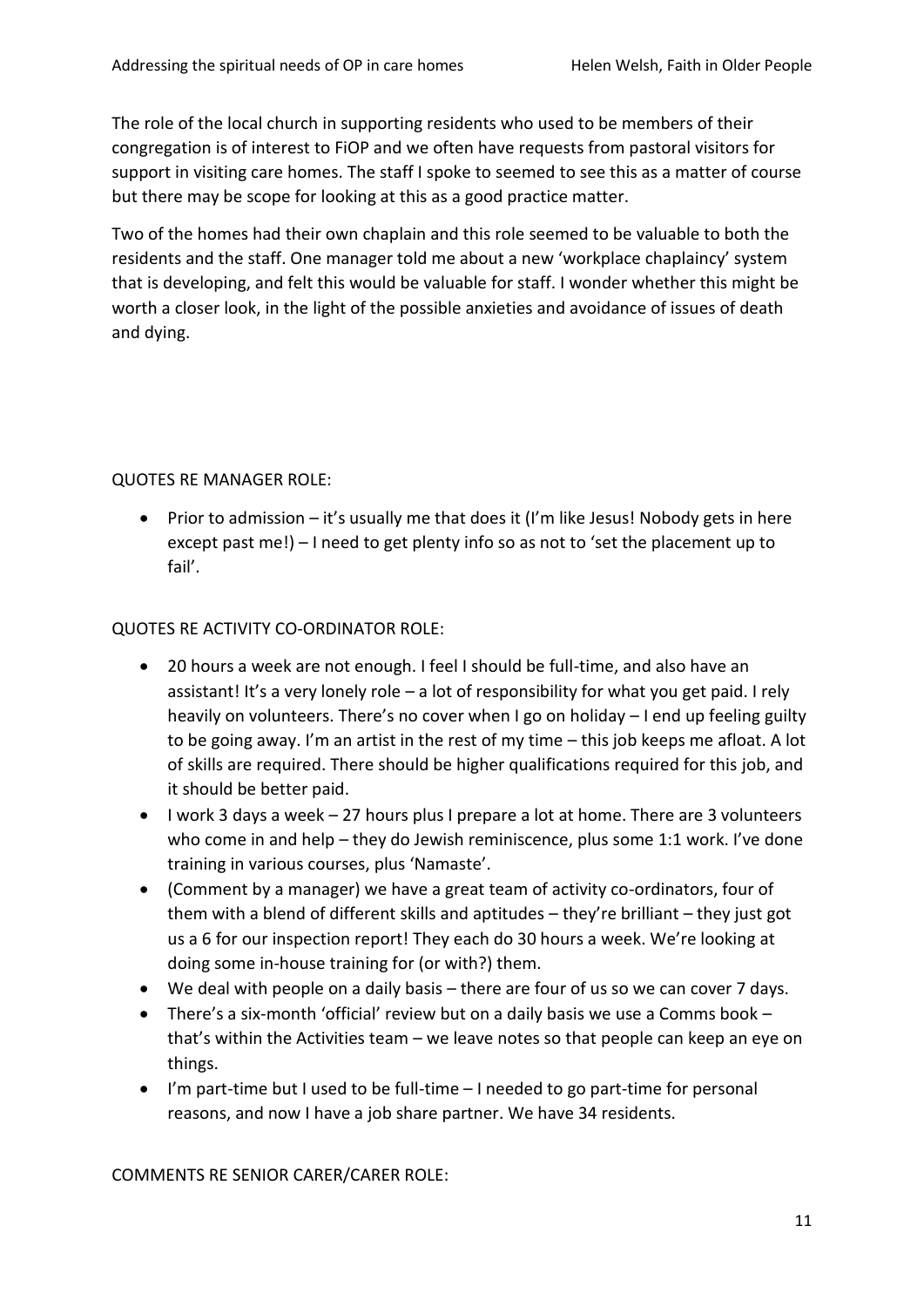A few staff, alongside their professional comments, acknowledged that sometimes its difficult being on the receiving end of aggression, and that you don't always like the people you work with (i.e. some of the residents). I think this is quite a difficult thing for a member of staff to say, and it must certainly be a real dilemma in practice. None of them are well paid and it's easy to see how some homes find it difficult to retain staff. Some of the comments in my interviews praised managers and some, their teams for support. Bearing in mind that I was interviewing staff in homes I perceived to be very good, there might be scope here for 'sharing good practice' – helping managers and other staff to address the difficult, almost unmentionable aspects of their working lives.

### **DISCUSSION**

This study has many limitations. Firstly, it would be more robust if based on a more thorough literature review; and if another method were used to seek another angle – for example a document analysis of care plans. However, the funding and time available did not enable this.

Secondly of course, the sample is very small. This is not necessarily a problem in terms of validity in qualitative research methods. However, the shortage of time to more fully analyse the results is regrettable.

The interviews were not taped, partly because of resource constraints but also because, given the focus on cards, the words spoken might not clarify which issues were being discussed and this would potentially render transcripts somewhat obscure. Notes were taken throughout the interviews. It is acknowledged that these will be unavoidably incomplete and no doubt reflect the bias of the researcher's preoccupations and interests.

On the positive side, there was no difficulty at all in facilitating reflective discussion and the participants were able to be quite personal and reflective in their responses.

The findings appear to support a closer look at several issues:

- 1. How can care home staff be supported in dealing sensitively with residents in the last years of their lives? In particular, how can the reality of death and dying by accepted in an environment which also strives to make meaningful the life experiences of those within its care?
- 2. The role of Activities Co-ordinator is not a requirement in care homes and many homes do not in fact have such a role. In those that do, there is often only one parttime member of staff trying to do the work alone. There is no professional association for such workers and the professional networks are fragmented and opportunistic. Terms and conditions are no doubt very varied and there is no clear route for ongoing learning and development. And yet this study suggests that Activity Co-ordinators are centrally involved in the spiritual care of older people –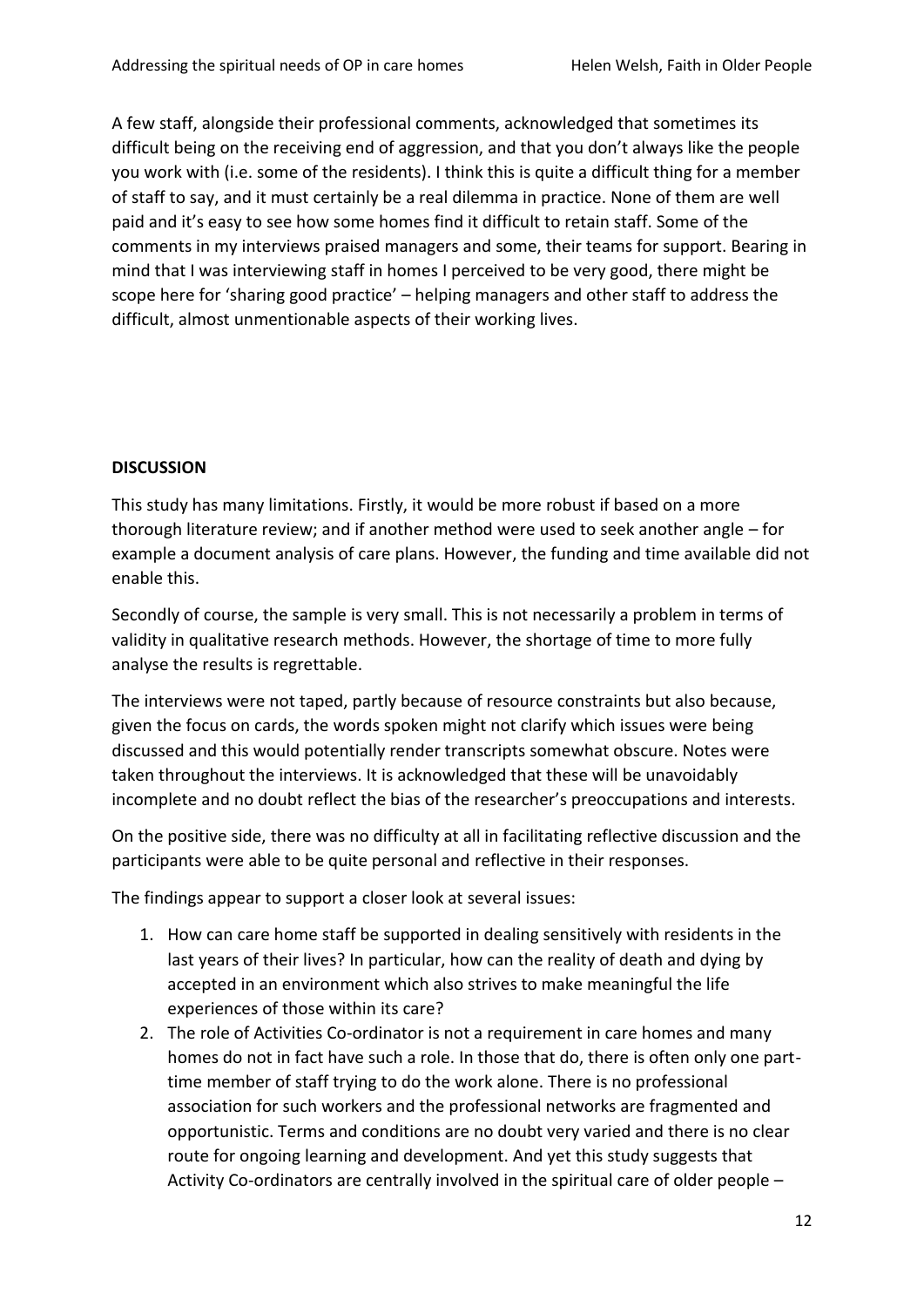enabling meaningful activities to be undertaken. It would be helpful to conduct a broader enquiry, exploring the extent to which care homes in Scotland are employing Activity Co-ordinators, how they are using them, and how to share good practice.

- 3. This should not ascribe the full responsibility for spiritual care to Activity Coordinator as clearly there is a role for all staff.
	- a. Managers need to provide excellent leadership to keep these values at the forefront of good care, and help staff explore and understand their own spiritual needs
	- b. Care staff need to be supported in forming meaningful relationships with their residents, especially given the intimate nature of the work they undertake.
- 4. The role of care home chaplains ought to be further explored. In two of the homes represented in this sample, there was an organisational chaplaincy role. This is perhaps unusual. More often, care homes are served by local faith groups who may involve themselves to a greater or lesser extent. However, this latter approach is less systematic, and much less likely to offer support to staff struggling with the emotional anxieties of the job. There is also a Workplace Chaplaincy initiative which one of the homes in the sample mentioned – they were thinking of buying in that service. Chaplaincy is now well established within the NHS and the lessons learned in that field would be a valuable resource for care homes in establishing their own support systems.

It is the author's sincere hope that these interviews and their analysis provide a useful snapshot of the meanings ascribed to spiritual care of older people, and give support to further research initiatives.

Helen Welsh Faith in Older People April 2015

### **REFERENCES**

Hockley, J 'End of Life in Care Homes' - Glasgow University blog, 9<sup>th</sup> October 2014: http://endoflifestudies.academicblogs.co.uk/end-of-life-in-care-homes-by-jo-hockley-forworld-hospice-and-palliative-care-day-2014/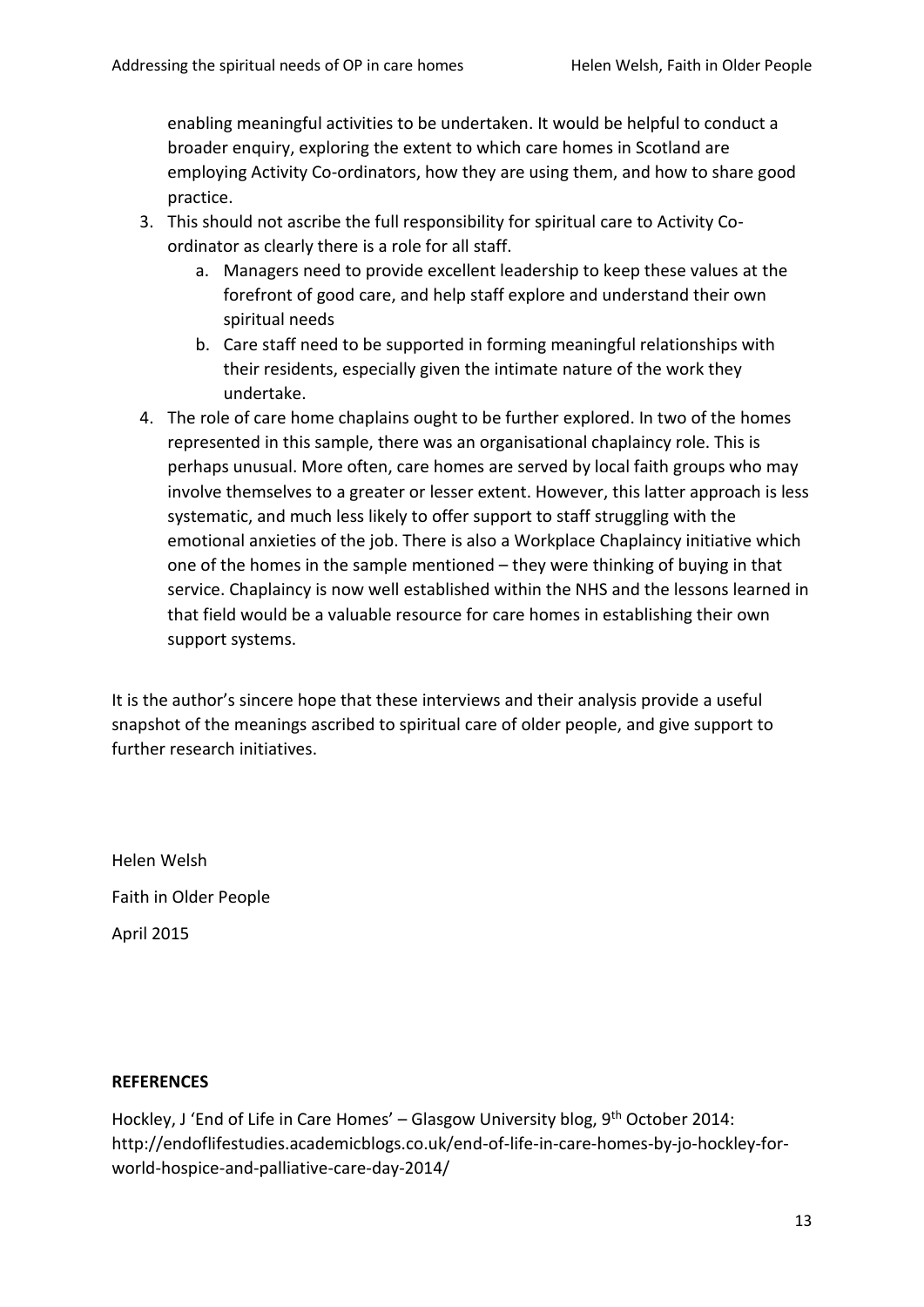Kitwood, T (1997)Dementia reconsidered: the person comes first. Open University Press.

Koenig, H (1994), 'Ageing and God: spiritual pathways to mental health in midlife and later years'. New York; the Haworth Pastoral Press.

Menzies Lyth I (1975) 'Social Systems as a Defence against Anxiety: an empirical study of the nursing service of a general hospital'

Mowat H and O'Neill M 'Spirituality and Ageing: implications for the care and support of older people'. Insights No 19, January 2013: Institute for Research and Innovation in Social Services.

National Care Standards: Care Homes for Older People: Social Care and Social Work Improvement Scotland

Welsh H, Whittick J, Mowat H (2006) 'Resisting the Institution: a report on two studies: Abuse of older people in residential care: spiritual needs of older people in residential care'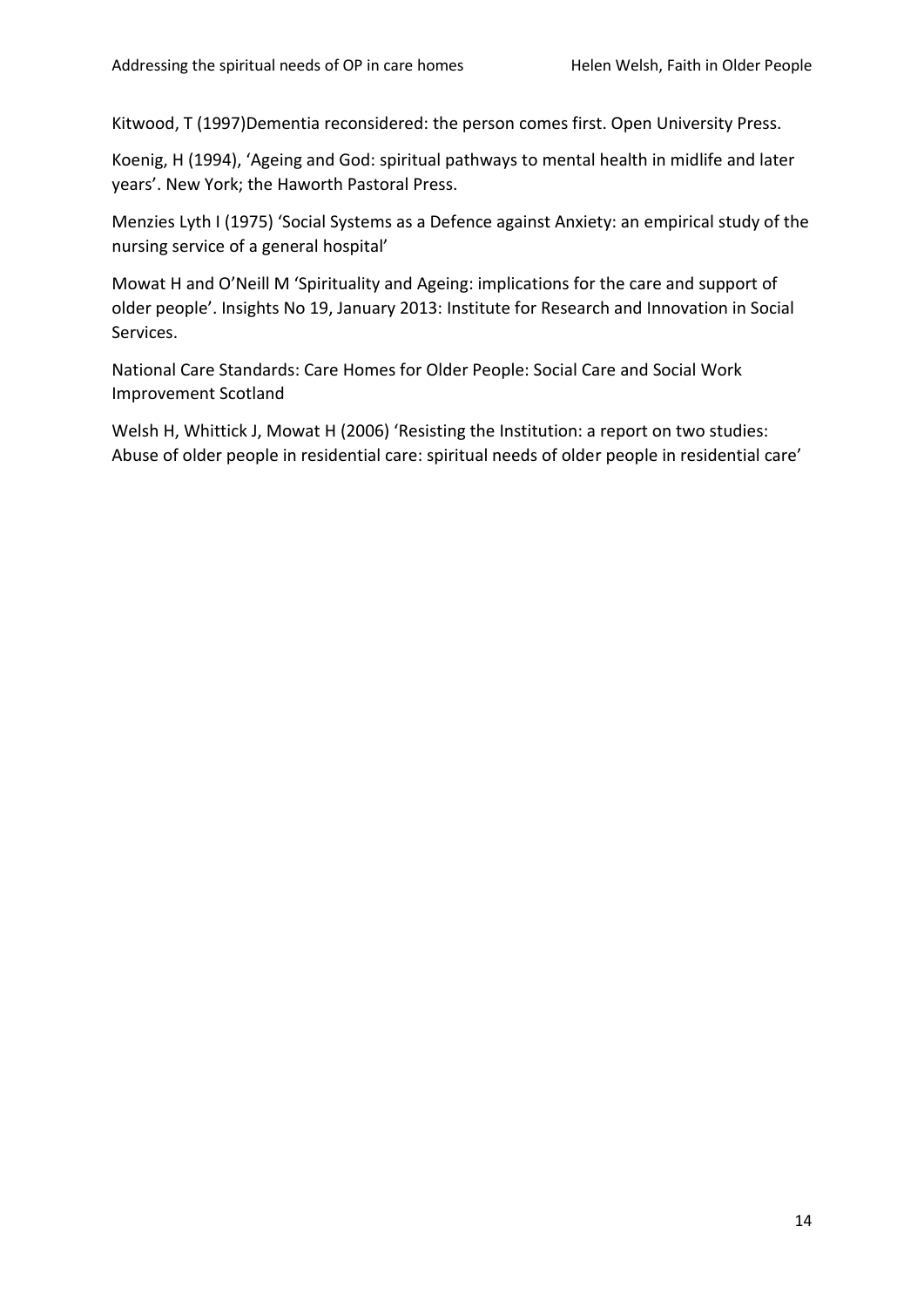# APPENDIX: INTERVIEW SCHEDULE

## **Care homes spirituality research study**

## **Name of home**

## **Role of interviewee**

**Date** 

- 1. What do you do regarding an assessment of residents' spiritual care needs?( Prompt if necessary)
	- a. At time of admission?
	- b. Ongoing?
- 2. Based on previous research, Koenig (further info?) came up with a model of older people's care needs – show cards – here they are (lay out on table):
	- a. Is there any one of these which immediately seems to you to be relevant?
		- i. Can you give an example from your recent experience please of this aspect of need being very apparent?
		- ii. Any other examples?